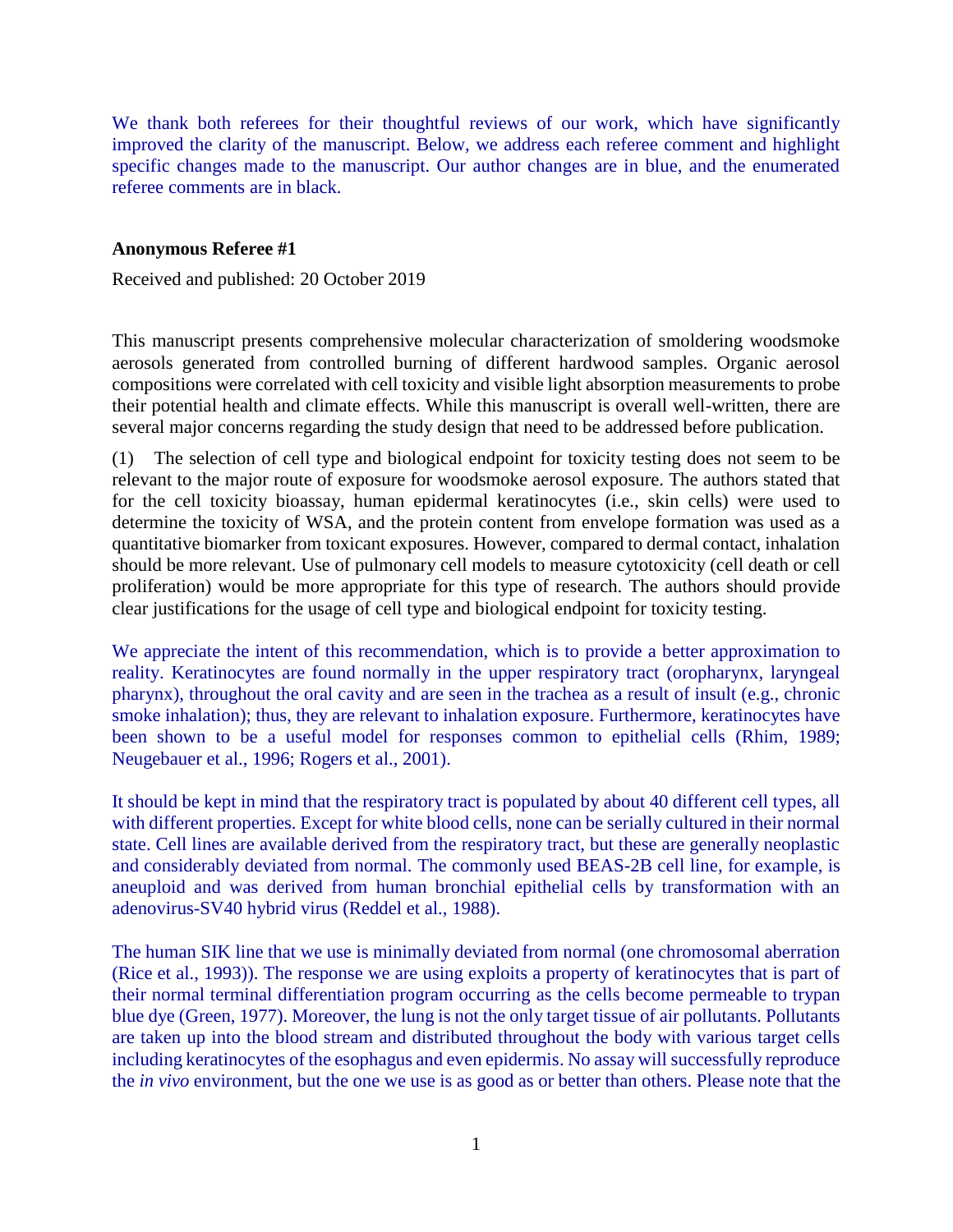Ah receptor assay does not use cells from the respiratory tract but is an excellent and relevant assay nevertheless.

We have added the following justification to Section 2.4:

"*Keratinocytes can be found naturally in the upper respiratory tract, oral cavity, and formed in the trachea as a response to air pollution, cigarette smoke, and woodsmoke inhalation exposure (Plamenac et al., 1979b; Plamenac et al., 1979a; Lee et al., 1994; Moran-Mendoza et al., 2008). Moreover, they have been shown to be a useful model for responses common to epithelial cells (Rhim, 1989; Neugebauer et al., 1996; Rogers et al., 2001)*."

(2) As discussed in section 3.1 (Line 188-201), the authors provided an exposure scenario, stating that a human adult would take ∼2175 breaths to reach the cell toxicity EC50 value of Red Oak smoldering woodsmoke aerosols. Again, since epidermal keratinocytes (i.e., skin cells) were used to determine cell toxicity by measuring the protein content from envelope formation, the EC50 values derived from this assay are not appropriate parameters for an exposure assessment through inhalation. The authors should limit the inhalation-related discussion based on their EC50 values.

We have addressed this concern in  $(1)$  – it has been demonstrated in the literature that keratinocytes are valid models for comparing inhalation exposure. Although a single cell type cannot display the sensitivities of the numerous cell types that are exposed in the lung and elsewhere in the body, it permits calculating a benchmark suggestive of potential toxicity. We only offer a back-of-theenvelope calculation showing that the measured values are relevant. Extrapolating values based on "lung" cells are not necessarily more relevant to *in vivo* sensitivity. In view of all uncertainties, the estimate provided in the manuscript remains useful.

We added the following to Section 3.1., to offer perspective for extrapolating *in vitro* values:

*"Although no assay will successfully reproduce the* in vivo *environment, i.e., exposure to approximately 40 different cell types in the respiratory tract, distribution of toxicants throughout the bloodstream to major organs, and either deactivation or activation by metabolism, these (and other)* in vitro *results are useful as an estimation of risk."*

(3) The toxicity bioassay was quantified colorimetrically at the wavelength of 495 nm. This wavelength overlaps with the visible brown carbon absorption. Did the author measure the absorption from aerosol sample extracts to account for the potential interference from brown carbon absorption at this wavelength?

The envelope assay involves isolating these protein structures by washing them in SDS solution before measuring their protein content. Thus, the smoke extracts are separated from the envelopes, so no interference occurs from their color.

We added the following clarification to Section 2.4: "*As the protein structures of SIK cultures exposed to WSA were isolated during the washing process, no interference from WSA absorption occurs in the colorimetric analysis*."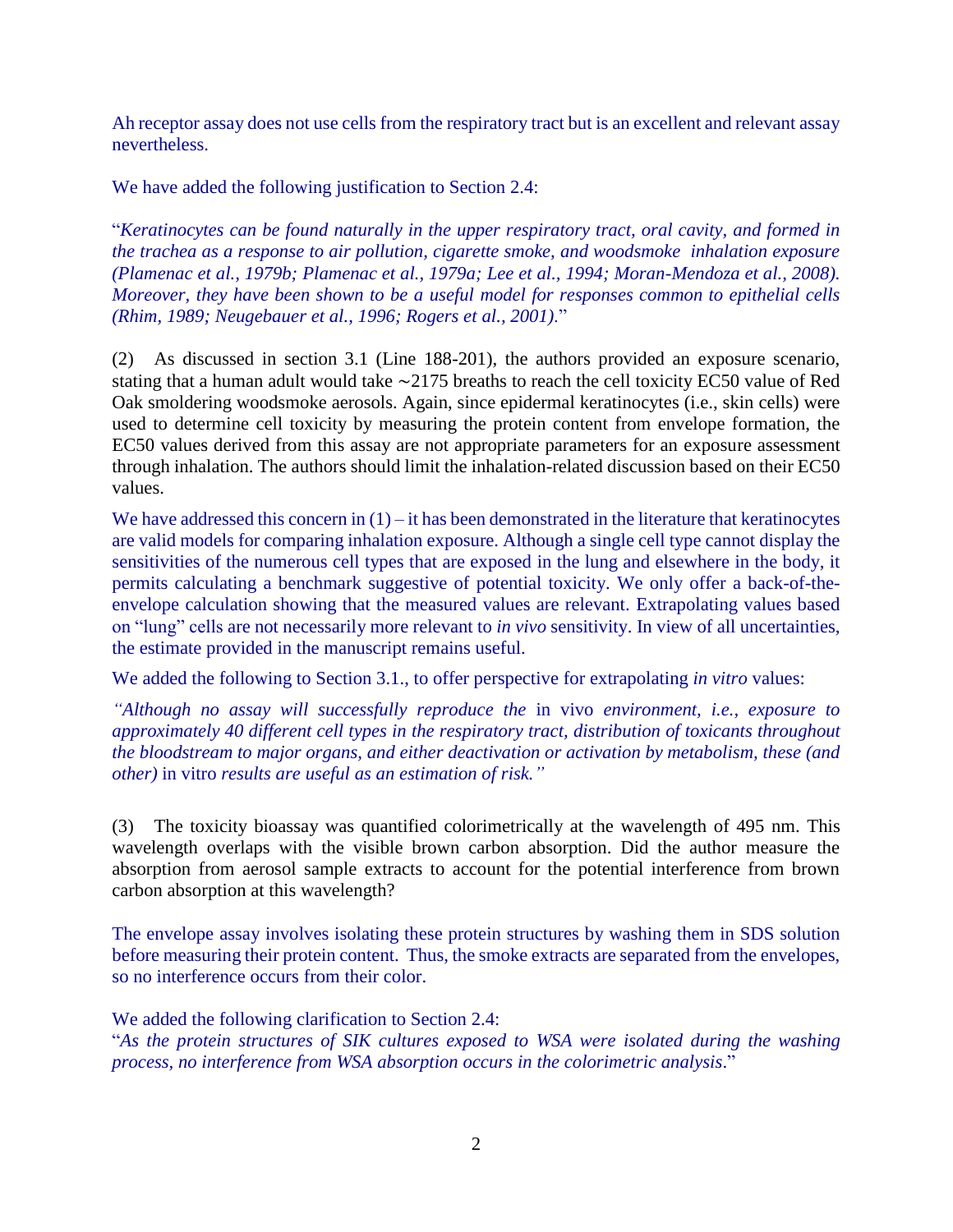(4) Line 158: What were the positive controls used in the cell toxicity bioassay to simulate the maximum activity?

## We added the following information to Section 2.4:

"*Ionophore X5375, which is known to induce envelope formation in the large majority of cells (Rice and Green, 1979), was used as the positive control*."

(5) Line 245: The cell toxicity measured by the protein content from envelope formation was not a direct measure of cell death. How did the authors determine whether the WSA extracts kill cells?

We have stated that envelope formation is actually a measure of cell death, since it occurs when the cells become permeabilized:

Line 143: "*The cross-linking can be induced by permeabilization of the cells, permitting a rise in cytosolic calcium ions that activates the membrane-bound transglutaminase TGM1 and results in cell death*."

(6) The rationale for measuring AhR and ER activity from woodsmoke aerosol exposure should be strengthen. What are the underlying hypotheses?

We added the following to the Introduction to strengthen our hypotheses:

"*We measured the total cellular toxicity effects of smoldering WSA. In addition, the Ah receptor (AhR) and estrogen receptor (ER) are known to play critical regulatory roles in mediating the biological and toxicological effects of diverse environmental chemicals. As wood combustion produces PAH-like compounds and phenolic compounds, classes of chemicals that are known to activate the AhR and/or ER signaling pathways (Denison and Nagy, 2003; Krüger et al., 2008; Stejskalova et al., 2011; Li et al., 2012; Cipolletti et al., 2018), we measured the AhR and ER activities of smoldering WSA"*

(7) Throughout the manuscript, a lot of discussions between molecular composition and biological endpoints (e.g., AhR activity) were based on correlations. The authors should be careful about drawing conclusions from this relationship since correlation does not imply causation. Validation work should be carried out.

We agree that care should be taken when drawing conclusions from correlations. It is unreasonable, however, to avoid reaching some conclusions altogether from a correlation study. We have been careful to discuss findings in terms of what is known and what is speculative (e.g., "*potential chromophores*" (Line 69); "*it is not clear which compounds specifically effect (sic) cell toxicity*" (Line 346)) and we discussed at length how some of our findings are unexpected or may be coincidental. Here are examples of explicit caveats.

a. Line 323: "*A positive effect means that the signal of the peak directly …and a negative effect means anti-correlation, neither of which is necessarily causative*." (this sentence is followed by direct examples of why correlation is not necessarily causation in our work)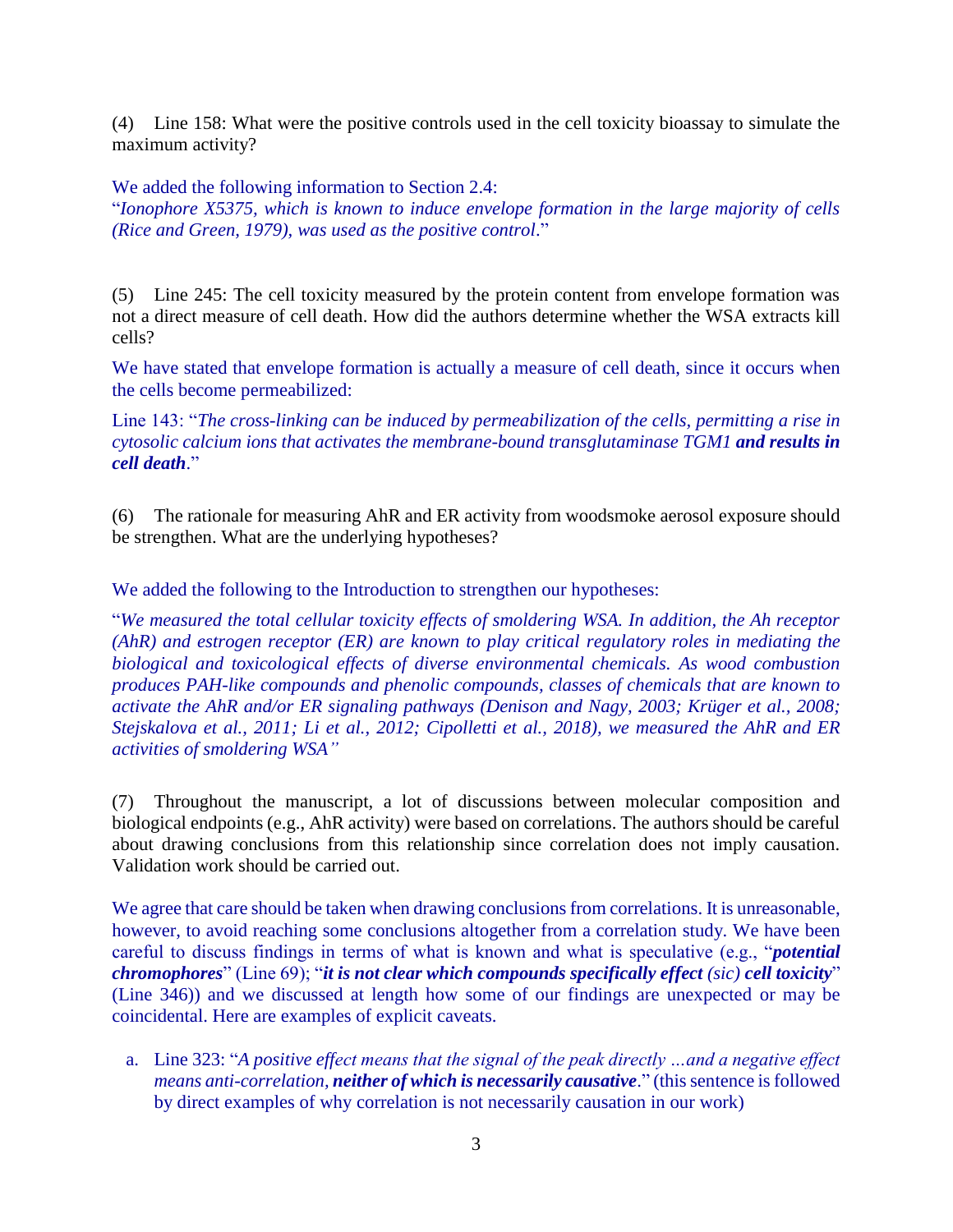- b. Line 320: "*The occurrence of structural isomers is a limitation that may confound the statistics in this work…"*
- c. Line 388: "*Even so, many of the correlations are not easily understood and could be due to coincidence or driven by unassigned isomers*."

We mentioned that the correlation portion of this work "*identified multiple targets for further toxicological testing*." Validation work should be done in future studies but is outside the scope of the current study.

(8) For the brown carbon measurement, why did the author measure the visible light only (400- 700 nm), but not the full range for tropospheric-relevant radiation (300-700 nm)? Note that most brown carbon constituents absorb light at near-UV wavelengths (300-400 nm) and to a lesser extent visible light.

We measured a broad UV-vis spectrum in the range of  $200 - 800$  nm, but only use the visible spectra to correlate with the HRMS data. We fully understand that BrC typically have high absorption at UV wavelengths and the corresponding author has previously published papers on BrC showing the full absorption spectra. However, this manuscript is focused only on understanding the molecular identities of the "brown" chromophores, i.e., "visible light absorption" is in the title and all of our MAC values are labeled as MACvis. As BrC is a mixture, there are many compounds in the aerosol that do not absorb light – in fact, it has been documented that the chromophoric fraction in some BrC is rather low but the chromophores are potent (Laskin et al., 2014). Doing the correlations with the inclusion of the UV portion of the absorption is expected to dilute the strength of the correlations to the visible-light-absorbing chromophores.

We added this sentence of clarification to Section 2.3. "*As this work is focused on visible-lightabsorbing chromophores, the UV portion of the brown carbon absorption was not examined*."

(9) Line 380-385: What fractions of sinapaldehyde and coniferaldehyde converted to their enol forms in the extract solutions?

Sinapaldehyde and coniferaldehyde don't have accessible enol forms. In general, enol formation is highly unfavorable at atmospherically relevant temperatures (i.e., equilibrium is highly shifted toward keto form, e.g., (Keeffe et al., 1990), or organic chemistry textbooks), and for conjugated compounds like sinapaldehyde and coniferaldehyde, where a hypothetical enol formation removes aromaticity, this likelihood will be further reduced to zero. Our point is that with vanillydene acetone, this tautomerization is possible due to its neighboring sigma carbon. We made the following changes (underlined) to be more clear.

"…*but vanillylidene acetone can achieve some additional resonance with its keto-enol tautomerization (which tends not to happen in the ring because the aromatic phenol is highly favored) while sinapaldehyde and coniferaldehyde cannot*."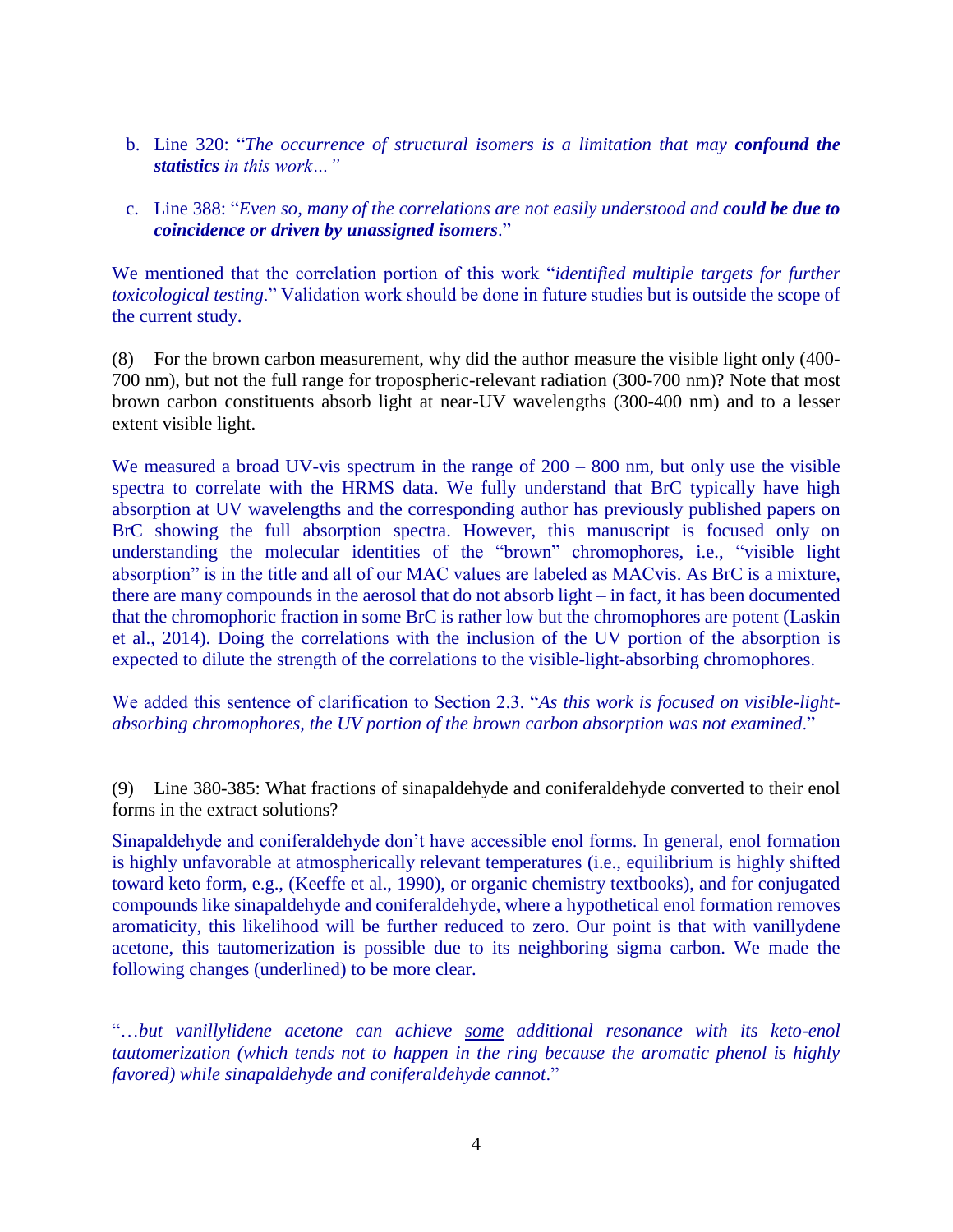(10) Line 386: The authors could check on the pKa of these detected products and compare that to the pH of your solution.

We will clarify our discussion of the pH effects on line 386. The phenolates in question either occur either as isolated compounds in solution or as a member of a charge-transfer pair. As the pH of our solution is roughly 5, the free phenolate form of, say, coniferaldehyde ( $pKa \sim 8$ , Ragnar, Lindgren, and Nilvebrant, 2008) would be expected to be roughly 0.1% of the phenol form if equilibrium is reached in solution. However, as a member of a charge-transfer pair, the acid/base dissociation equilibrium is less important. A charge transfer pair can exist at a wide variety of pH because of the localized effects. Importantly, the pH-dependence of charge transfer pair to produce chromophores differs by their chemical structure. For example, the pH dependence of the chromophore from phenol + old yellow enzyme is strong for chlorophenol but weak for methoxybenzaldehyde (Abramovitz and Massey, 1976). Because of these differences, we stated in our conclusion that we "*hypothesize that the mechanism of action is through charge transfer reactions to form phenolates*."

We have now inserted the solution pH value and revised the text in question (revisions underlined) to be more clear:

"*It could be that Our solution may not be sufficiently basic (pH ~ 5) for the deprotonated form of some phenols to substantially exist in equilibrium (e.g., pKa for sinapaldehyde is 8.2, coniferaldehyde is 7.98, vanillin is 7.4, and bivanillin is 6.16, (Ragnar et al., 2000); however, localized charge-transfer interactions may facilitate the deprotonation of phenols at pH much lower than their pKa (Abramovitz and Massey, 1976)*."

(11) Line 423-425: Does the formation of phenolate occur only in the aqueous solution?

No, phenolates can be observed in aerosols as well (Phillips et al., 2017; Lin et al., 2017) as most aerosols have some water on them. Furthermore, on aerosols, there may not be just one pH but a distribution of pHs throughout the phase-separated pockets so the phenols can exist separately from phenolates.

"*In atmospheric aerosols, phenolates have been suggested to contribute substantially to brown carbon absorption as facilitated by their charge-transfer interactions (Phillips et al., 2017)."*

(12) Line 12 and 86: did the author mean to say "hardwood" here?

No actually, we do mean "*heart*wood." The woody material of a tree can usually be divided into "sapwood" (less dense, living, higher-moisture, outermost portion of a woody stem or branch) and "heartwood" (more dense, dead, drier, inner wood). Usually the sapwood is a lighter color than the heartwood, and is named as such due to the high amount of sap in the cells. Heartwood often comprises the majority of the cross-section and is used to make furniture.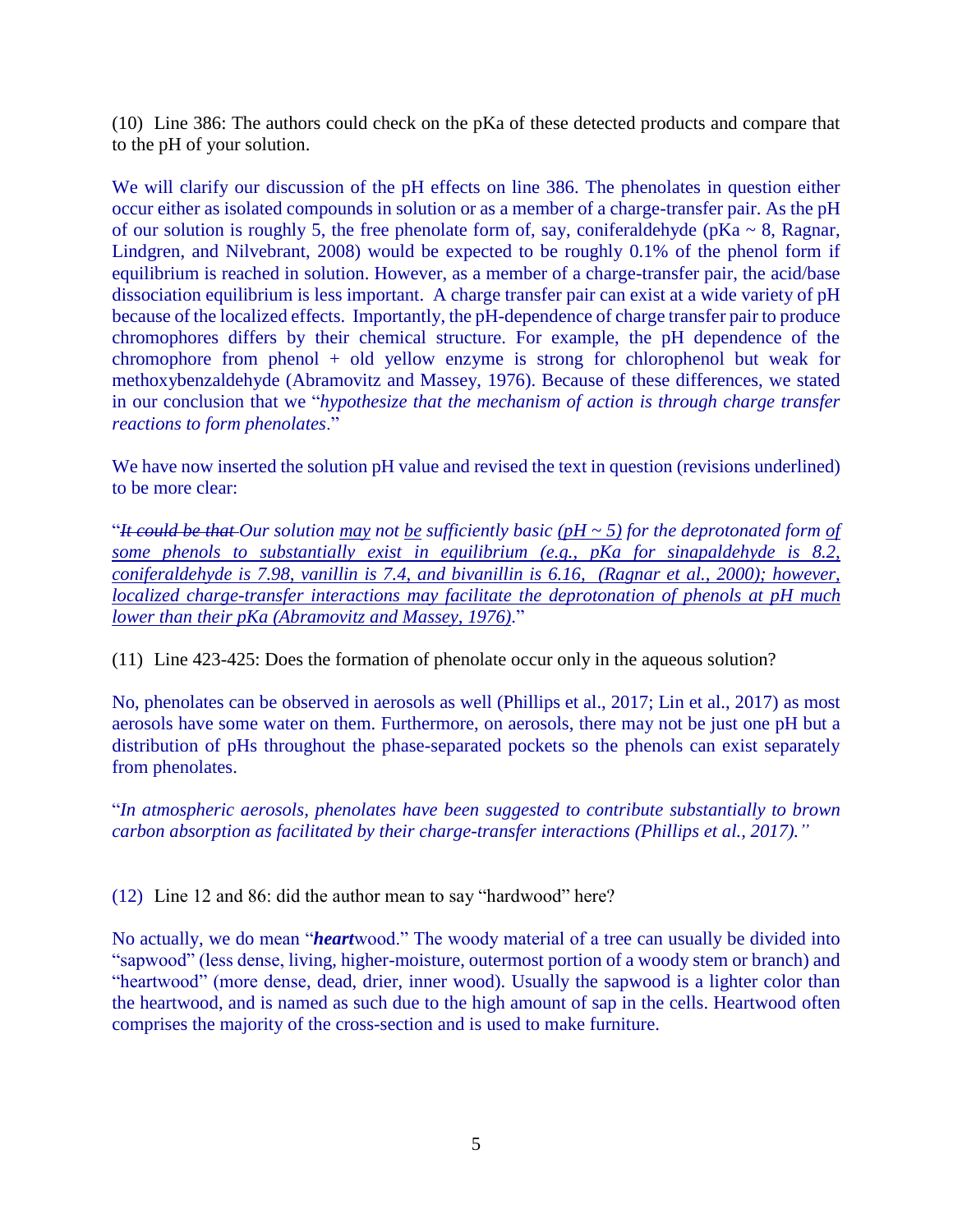### **Anonymous Referee #2**

Received and published: 2 November 2019

This study investigated the molecular composition, optical and biological properties of woodsmoke aerosols. Correlations between some identified molecular formulas with MAC and bio endpoints were found. Overall, the analyses are sound, and the manuscript is well-written and easy to follow. I recommend that it can be published following some revisions.

(1) I have the same concern as Referee#1 comments (1) and (2) for the selection of cell type. The author should illustrate the rationale to use human epidermal keratinocytes.

### Please see the response to Referee #1 comments (1) and (2) above.

Also, why such high passage number (25-35) were being used? Usually the cell passage number shouldn't be higher than 20, otherwise the cell response results can be biased.

We are not aware of any specific limits on passage numbers of cell cultures in general (though they may be advocated for certain assays), but we do understand the concern about passage number. Since neoplastic cell lines evolve in culture, limits are commonly put on passage numbers to assure that the properties of the cells are not evolved far beyond those of the original passage. This is particularly germane if the passage numbers at the beginning of a study are quite different from those at the end. In this case we used passages of a narrow range to avoid such a problem. The SIK line is well characterized through numerous passages and is known to retain essentially normal function at the passage range employed. The cells have a single chromosomal aberration that permits continuous growth while altering their behavior only minimally (Rice et al, 1993). We observed that the cells were similarly sensitive to the measured effects of WSA exposure on envelope formation throughout the range of passages employed.

# We added the following justification to Section 2.4:

"*SIK cells have a single chromosomal aberration that permits continuous growth throughout the range of passages employed while altering their behaviour only minimally (Rice et al, 1993)*."

(2) Line 149: cells were incubated with extracts of WSA for 48h. During the 48h incubation in water/acetonitrile solution, cells may not be alive although the author did not find envelope formation in negative control. Did the authors try other cell viability assays to test cell viability? Why the author used such a long incubation time?

The long incubation time was used to increase the sensitivity of the assay when sample amounts were limited (thereby avoiding sample batch effects). Envelope formation is a measure of sufficient cell damage to induce permeabilization, a normal feature of their terminal differentiation (death). We did not test for lesser damage that might permit the cells to survive. Envelope formation is known to depend on transglutaminase activity, which is induced during differentiation. Although the less differentiated cells in the basal layer may lack sufficient transglutaminase to make envelopes, some 90% develop them in the post-confluent stratified cultures assayed (Rice and Green, 1979).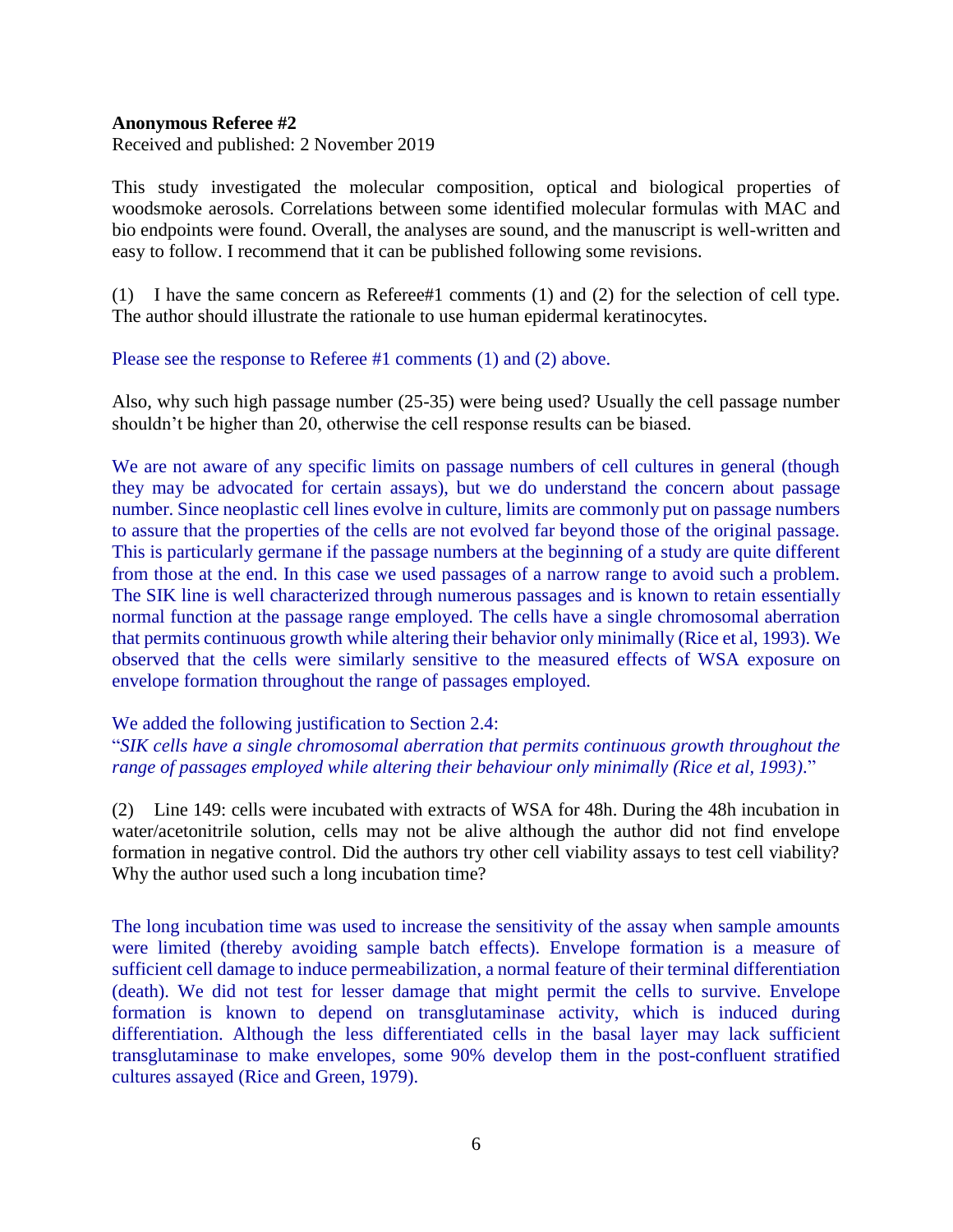We added the following clarification to Section 2.4: "*…to increase the assay sensitivity while conserving cell viability*."

(3) Line 263: no correlation between chromophoric species with cell toxicity does not necessarily mean they don't contribute to produce cell toxicity, and vice versa. Indeed, there is a recent paper (Chen et al., es&t 2019) showing significant correlation between DTT activity and water-soluble brown carbon.

We do not mean to imply that there is no correlation between aerosol chromophoric species and toxicity in general. We only reach this conclusion for the chromophores generated in our samples, as there are a vast variety of chromophores in nature that may produce a cell toxicity response (such as PAHs, nitrophenols, quinones, metal-ligand pairs). Chen et al (2019) tested WSOM extracts of ambient aerosols collected from China, where the findings were suggested by the authors to be due to the contributions from PAHs, quinones, or metals that generate ROS through redox cycling or Fenton-like chemistry, which are not studied in this work.

We added the Chen (2019) reference and clarify our statements by making the following changes (underlined):

*"Furthermore, the MACvis values do not correlate to either cell toxicity (Fig. S5b, adj. R<sup>2</sup> 0.03) or AhR activity (Fig. S5c, adj. R<sup>2</sup> -0.06), suggesting that chromophoric species in this work (e.g., specific conjugated compounds, charge transfer complexes, etc.) are not necessarily those producing these effects. In contrast, specific classes of chromophores from atmospheric aerosols in China have been found to have oxidative potential based on a chemical assay, which were suggested to be due to their PAH-like, quinone-like, or metallic constituents (Chen et al., 2019)."*

(Abstract) *"Finally, MACvis had no correlation with toxicity or receptor signaling, suggesting that key chromophores in this work are not biologically active on the endpoints tested."*

(4) There are a lot of correlation analysis in the manuscript. The authors should also do statistical analysis to show how significant the correlations are.

This is a good suggestion. In general, there is a relationship between the  $\mathbb{R}^2$  coefficient and the p value, an indicator of statistical significance. Although strict cutoffs are rarely used by statisticians,  $p < 0.05$  is generally accepted as highly significant and for our data, the cutoff of  $p = 0.05$  occurs around  $R^2 = 0.44$  on average. We have done the significance analysis for all of the statistical fits in the present work using Matlab's correlation coefficient function and found that 90% of the entries in Table 2 had  $p < 0.05$ , which indicates strong evidence against the null hypothesis. The remainder were primarily borderline cases  $(0.05 < p < 0.07)$ , which indicates weaker evidence. We made the following changes:

a. We added the following text to the caption of Table 2: "*Entries have p-values ≤ 0.05 (90%), or p < 0.1 (100%)*."

b. We added the following text to the Results and Discussion section of the manuscript: "*90% of the correlations shown in Table 2 have p-values ranging from 0.0002 to 0.05, while 100%*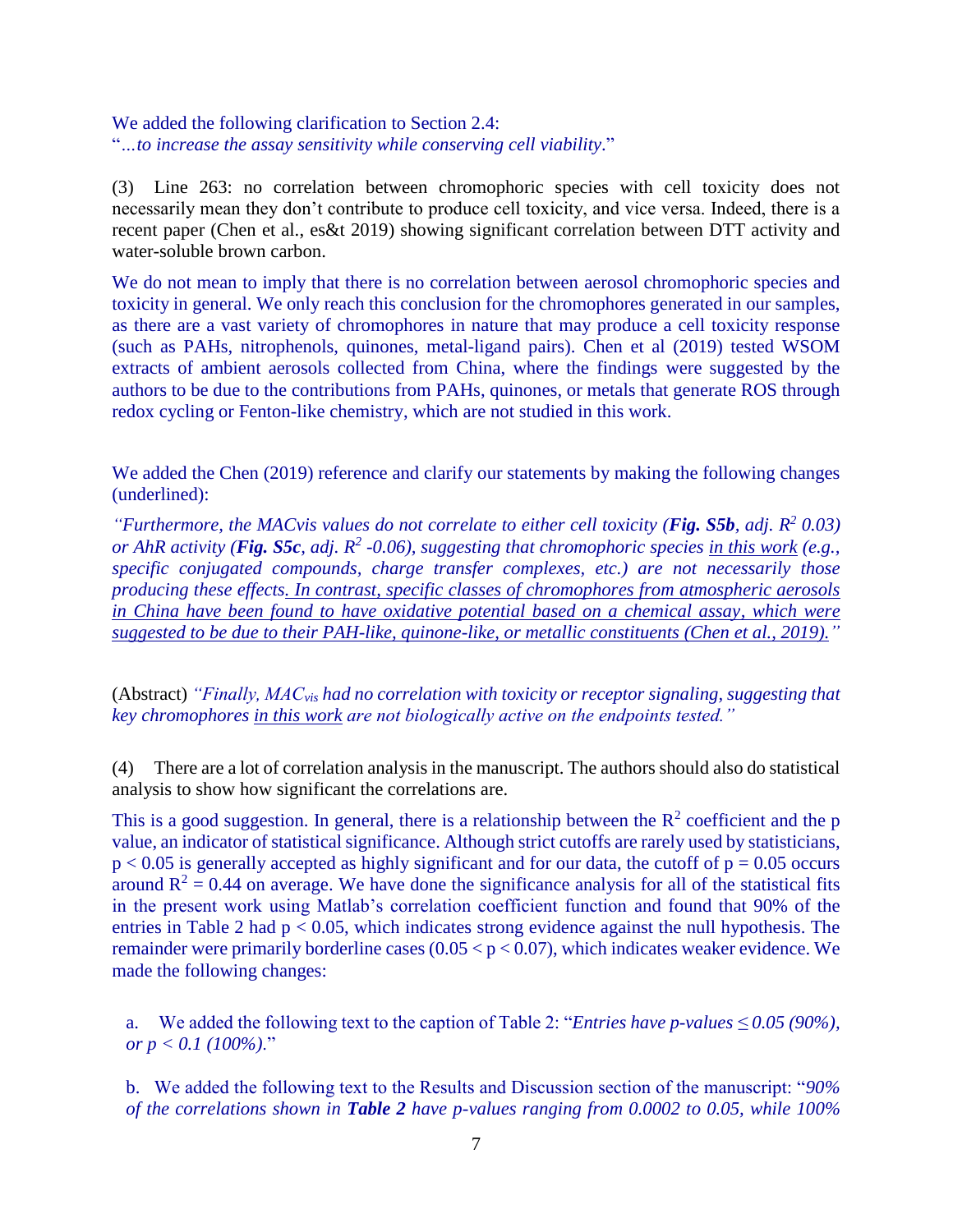*have p < 0.1. This suggests that the correlations have moderate-to-strong evidence against coincidence.*"

(5) The authors should do some comparisons of their cell toxicity, AhR activity and ER activity results with other previous studies using the same assays. Only looking at the numbers in table 1 cannot get a sense how toxic the WSA are. The authors shall compare their results with other types of aerosols or other toxicants.

Originally, we limited the discussion mainly to aerosols that were derived from woodsmoke; however, we can see the referee's point about the benefit of broader comparisons with other types of aerosols or other toxicants.

While we cannot compare the envelope-formation cell toxicity assay to other works because this is the first time this type of assay has been performed on atmospherically-relevant aerosols, we have added comparisons of AhR activity and ER activity for different size fractions of particulate matter (PM) to the Results and Discussion:

"*Despite dissimilarities in chemical composition, it can be instructive to compare the total AhR and ER activity of smoldering WSA to those measured for ambient particulate matter. Utilizing similar cell-based bioassays, PM<sup>1</sup> collected from rural and urban traffic sites in Switzerland was found to have AhR activity of*  $0.5 - 2 \times 10^{-6}$  *g TCDD EQs/g PM and ER activity of*  $2 - 23 \times 10^{-9}$  *g E2 EQs/g PM (Wenger et al., 2009a; Wenger et al., 2009b). Similarly, PM<sup>10</sup> collected from downtown Toronto, Canada was found to have AhR activity of 0.04 – 1 x 10-6 g TCDD EQs/g PM and ER activity of ~10-6 g E2 EQs/g PM (Clemons et al., 1998). PM of various size fractions from different polluted sites in the Czech Republic had AhR activity of*  $0.001 - 1 \times 10^{-6}$  *g TCDD EQs/g PM and ER activity of*  $0.1 - 20 \times 10^{-9}$  *g E2 EQs/g PM (Novák et al., 2014). Organic PM in Wuhan, China was found to have ER activity of*  $\sim 2-8 \times 10^{-7}$  *g E2 EQs/g, depending on whether the PM was collected on sunny or foggy days (Wang et al., 2004). In comparison, the AhR activities of smoldering WSA in this work are within the range of PM from urban and industrial sites, while the ER activities are similar to some types of urban/industrial PM but a factor of 102-3 lower than others. Wenger et al. (2009) also found the total concentration of AhR agonists to be much higher than concentrations for the traditional AhR agonists such as PCDD/Fs, suggesting a diversity of AhR-active ligands in ambient PM and further supporting the notion that AhR can bind and be activated by a wide range of structurally diverse chemicals in the environment (Denison and Nagy, 2003; DeGroot et al., 2011; Stejskalova et al., 2011)."*

(6) Minor comment: 1. Figure S3, scale the x-axis to 0.1 to 4 mg/mL would be better to present the concentration-dependent curves.

We have changed the scale in the figure as recommended by the reviewer.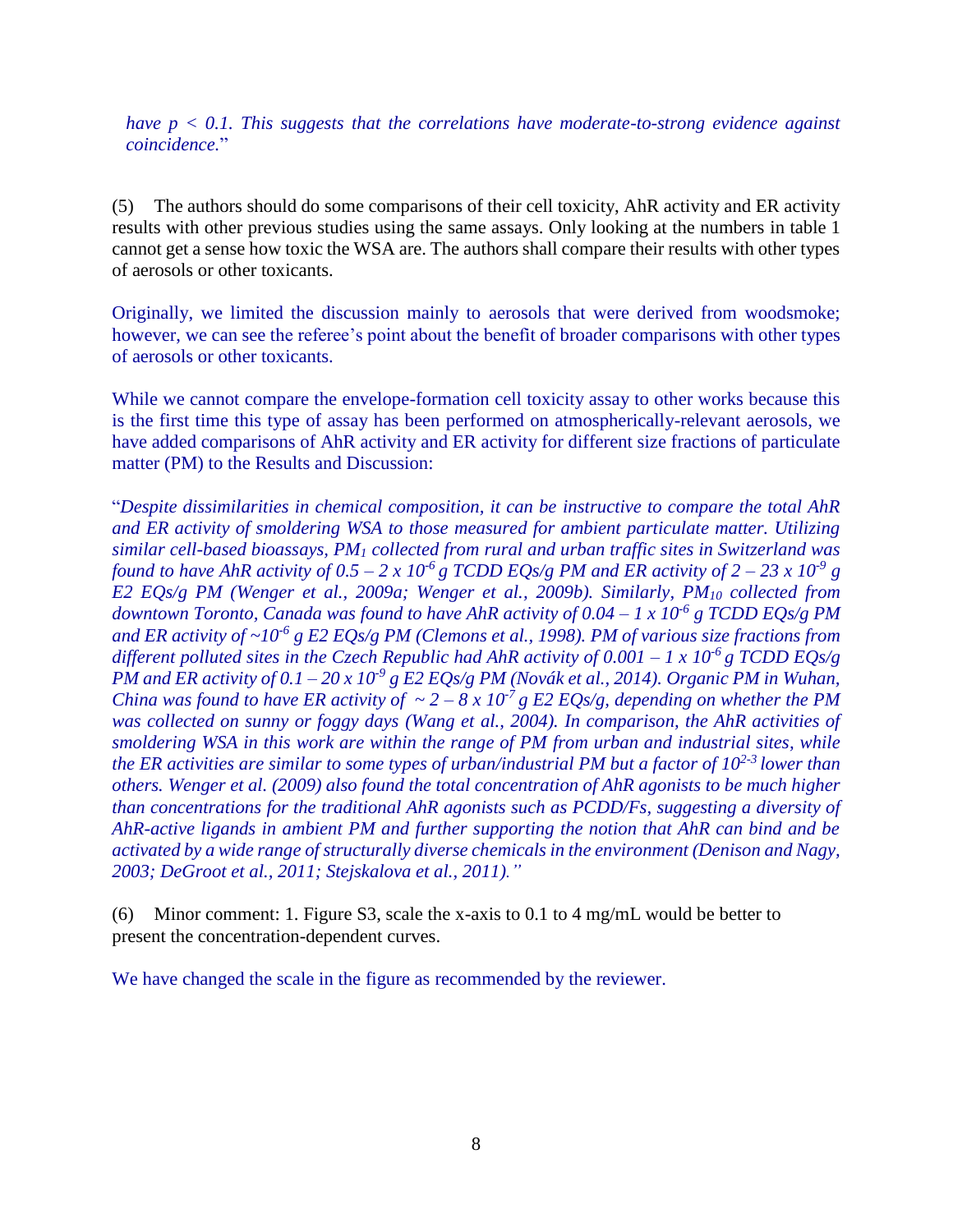#### **References:**

- Abramovitz, A. S., and Massey, V.: Interaction of phenols with old yellow enzyme. Physical evidence for chargetransfer complexes, Journal of Biological Chemistry, 251, 5327-5336, 1976.
- Chen, Q., Wang, M., Wang, Y., Zhang, L., Li, Y., and Han, Y.: Oxidative potential of water-soluble matter associated with chromophoric substances in pm2.5 over xi'an, china, Environ. Sci. Technol., 53, 8574-8584, 10.1021/acs.est.9b01976, 2019.
- Cipolletti, M., Solar Fernandez, V., Montalesi, E., Marino, M., and Fiocchetti, M.: Beyond the antioxidant activity of dietary polyphenols in cancer: The modulation of estrogen receptors (ers) signaling, Int J Mol Sci, 19, 10.3390/ijms19092624, 2018.
- Clemons, J. H., Allan, L. M., Marvin, C. H., Wu, Z., McCarry, B. E., Bryant, D. W., and Zacharewski, T. R.: Evidence of estrogen- and tcdd-like activities in crude and fractionated extracts of pm10 air particulate material using in vitro gene expression assays, Environ. Sci. Technol., 32, 1853-1860, 10.1021/es971124n, 1998.
- DeGroot, D., He, G., Fraccalvieri, D., Bonati, L., Pandini, A., and Denison, M. S.: Ahr ligands: Promiscuity in binding and diversity in response, The Ah receptor in biology and toxicology, 63-79, 2011.
- Denison, M. S., and Nagy, S. R.: Activation of the aryl hydrocarbon receptor by structurally diverse exogenous and endogenous chemicals, Annual review of pharmacology and toxicology, 43, 309-334, 2003.
- Green, H.: Terminal differentiation of cultured human epidermal cells, Cell, 11, 405-416, 1977.
- Keeffe, J. R., Kresge, A. J., and Schepp, N. P.: Keto-enol equilibrium constants of simple monofunctional aldehydes and ketones in aqueous solution, J. Amer. Chem. Soc., 112, 4862-4868, 10.1021/ja00168a035, 1990.
- Krüger, T., Long, M., and Bonefeld-Jørgensen, E. C.: Plastic components affect the activation of the aryl hydrocarbon and the androgen receptor, Toxicology, 246, 112-123[, https://doi.org/10.1016/j.tox.2007.12.028,](https://doi.org/10.1016/j.tox.2007.12.028) 2008.
- Laskin, J., Laskin, A., Nizkorodov, S. A., Roach, P., Eckert, P., Gilles, M. K., Wang, B., Lee, H. J., and Hu, Q.: Molecular selectivity of brown carbon chromophores, Environ. Sci. Technol., 48, 12047-12055, 10.1021/es503432r, 2014.
- Lee, J. S., Lippman, S. M., Benner, S. E., Lee, J. J., Ro, J. Y., Lukeman, J. M., Morice, R. C., Peters, E. J., Pang, A. C., and Fritsche Jr, H. A.: Randomized placebo-controlled trial of isotretinoin in chemoprevention of bronchial squamous metaplasia, Journal of Clinical Oncology, 12, 937-945, 1994.
- Li, Z., Zhang, H., Gibson, M., and Li, J.: An evaluation on combination effects of phenolic endocrine disruptors by estrogen receptor binding assay, Toxicology in Vitro, 26, 769-774, [https://doi.org/10.1016/j.tiv.2012.05.017,](https://doi.org/10.1016/j.tiv.2012.05.017) 2012.
- Lin, P.-C., Wu, Z.-H., Chen, M.-S., Li, Y.-L., Chen, W.-R., Huang, T.-P., Lee, Y.-Y., and Wang, C. C.: Interfacial solvation and surface ph of phenol and dihydroxybenzene aqueous nanoaerosols unveiled by aerosol vuv photoelectron spectroscopy, The Journal of Physical Chemistry B, 121, 1054-1067, 10.1021/acs.jpcb.6b10201, 2017.
- Moran-Mendoza, O., Pérez-Padilla, J., Salazar-Flores, M., and Vazquez-Alfaro, F.: Wood smoke-associated lung disease: A clinical, functional, radiological and pathological description, The International Journal of Tuberculosis and Lung Disease, 12, 1092-1098, 2008.
- Neugebauer, P., Bonnekoh, B., Wevers, A., Michel, O., Mahrle, G., Krieg, T., and Stennert, E.: Human keratinocyte culture from the peritonsillar mucosa, European archives of oto-rhino-laryngology, 253, 245-251, 1996.
- Novák, J., Hilscherová, K., Landlová, L., Čupr, P., Kohút, L., Giesy, J. P., and Klánová, J.: Composition and effects of inhalable size fractions of atmospheric aerosols in the polluted atmosphere. Part ii. In vitro biological potencies, Environment international, 63, 64-70, 2014.
- Phillips, S. M., Bellcross, A. D., and Smith, G. D.: Light absorption by brown carbon in the southeastern united states is ph-dependent, Environ. Sci. Technol., 51, 6782-6790, 10.1021/acs.est.7b01116, 2017.
- Plamenac, P., Nikulin, A., Pikula, B., and Marković, Z.: Cytologic changes in the respiratory tract in children smokers, Acta cytologica, 23, 389-391, 1979a.
- Plamenac, P., Nikulin, A., Pikula, B., and Vujanić, G.: Cytologic changes of the respiratory tract as a consequence of air pollution and smoking, Acta cytologica, 23, 449-453, 1979b.
- Ragnar, M., Lindgren, C. T., and Nilvebrant, N.-O.: Pka-values of guaiacyl and syringyl phenols related to lignin, Journal of Wood Chemistry and Technology, 20, 277-305, 10.1080/02773810009349637, 2000.
- Reddel, R. R., Ke, Y., Gerwin, B. I., McMenamin, M. G., Lechner, J. F., Su, R. T., Brash, D. E., Park, J.-B., Rhim, J. S., and Harris, C. C.: Transformation of human bronchial epithelial cells by infection with sv40 or adenovirus-12 sv40 hybrid virus, or transfection via strontium phosphate coprecipitation with a plasmid containing sv40 early region genes, Cancer research, 48, 1904-1909, 1988.
- Rhim, J.: Neoplastic transformation of human epithelial cells in vitro, Anticancer research, 9, 1345-1365, 1989.